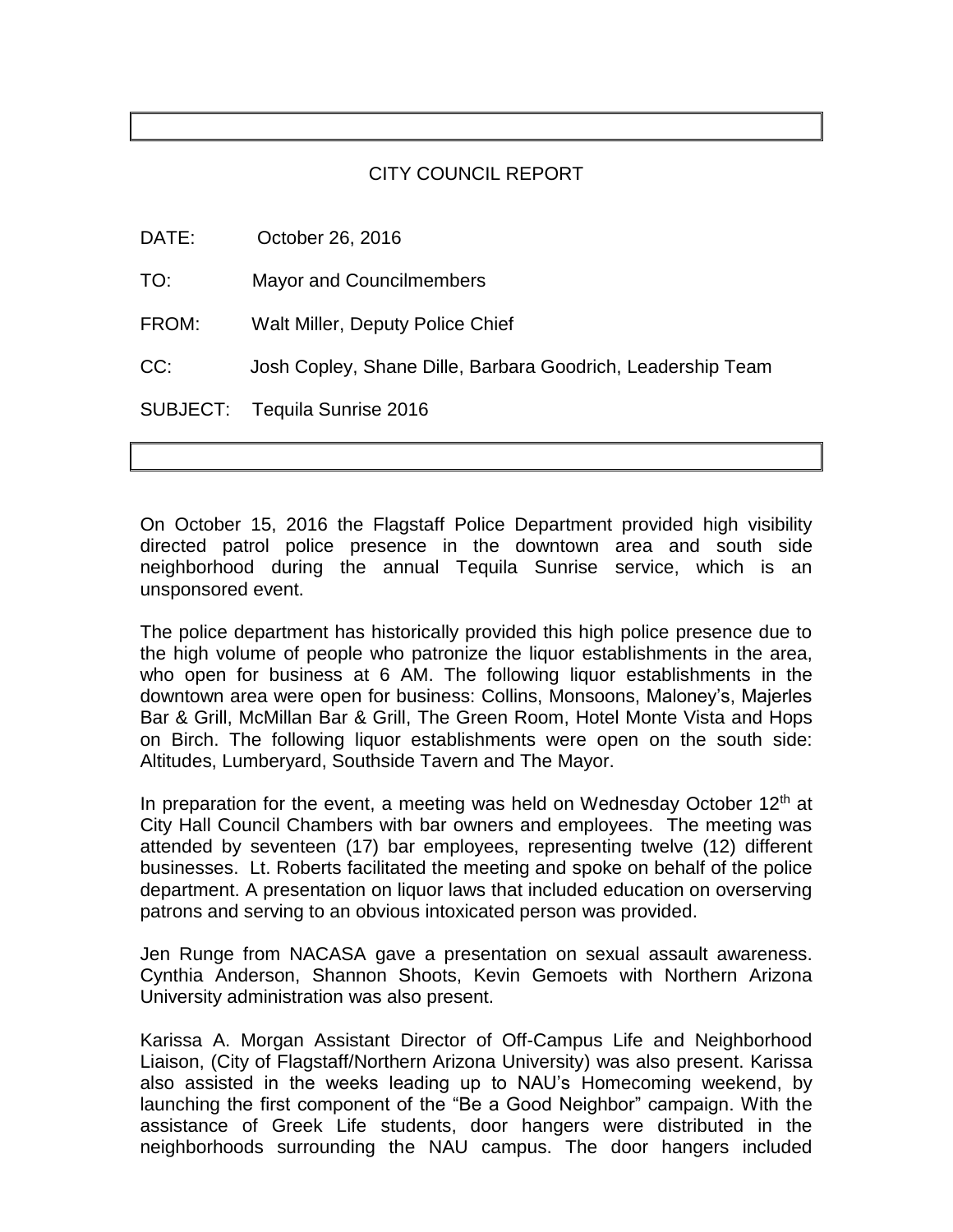information about how to be a good neighbor, (including a magnet with community and university contact information), and directions to access the City's "Be a Good Neighbor" website. Prior to homecoming weekend, approximately 1,750 door hangers were distributed.

As noted above, Karissa Morgan also attended the meeting with Bar Owners and the Police Department prior to Homecoming weekend, where information was disseminated about safety measures, security, and compliance needed from the establishments regarding the Tequila Sunrise event. She was also on-site for the duration of Tequila Sunrise on Saturday, October 15. Any student who received a citation during Tequila Sunrise will have follow-up contact made by the Neighborhood Liaison and the Dean of Students Office at NAU in order to emphasize the severity and university awareness of their actions.

On Saturday, October 15<sup>th</sup>, Lt. Roberts held a briefing for the Tequila Sunrise event at 5:30AM at the police department.

The officers were instructed to maintain a high profile presence in the aforementioned areas until relieved by Lt. Roberts. Officers were directed to maintain a "zero tolerance" enforcement policy in regards to assault and disorderly conduct violations. Officers were told that subjects who had consumed alcoholic beverages to the point of extreme intoxication should be treated as medical emergencies and medics should be summoned to treat and/or transport them to FMC. To assist with immediate care the Flagstaff Fire Departments nonemergent response team, C.A.R.T 12 was dedicated to the event from 5:30 to 1:00.

Officers were assigned in teams of two. Lt. Roberts roved between the north side and south side of the railroad tracks. FPD Deputy Chief Musselman was also present for much of the event. Assigned officers worked on bicycles or walked a beat in their assigned areas. Officers assigned south of the railroad tracks also conducted close patrols in the Fountaine-Franklin corridor and the surrounding neighborhood areas. Officers were directed to conduct bar checks when possible. Burlington Northern Santa Fe (BNSF) railroad provided one officer to close patrol the rail crossings at Beaver & 66 and San Francisco & 66.

By 7:35 a.m. Lt. Roberts observed that the intersection of Aspen and Leroux contained hundreds of people. Due to public safety concerns he closed the following streets; Aspen Ave. from Beaver to San Francisco and Leroux from Route 66 to Birch. Lt. Roberts had coordinated in advance with Rich Herne at Public Works who assisted with barricades should there be a need. Two employees from the streets department assisted us deploying the barricades at the above mentioned locations.

The streets remained closed until about 11:35 p.m. when the crowd had dissipated enough to allow traffic to flow without safety concerns. Officers moved the barricades from the roadway and the street department employees picked them up.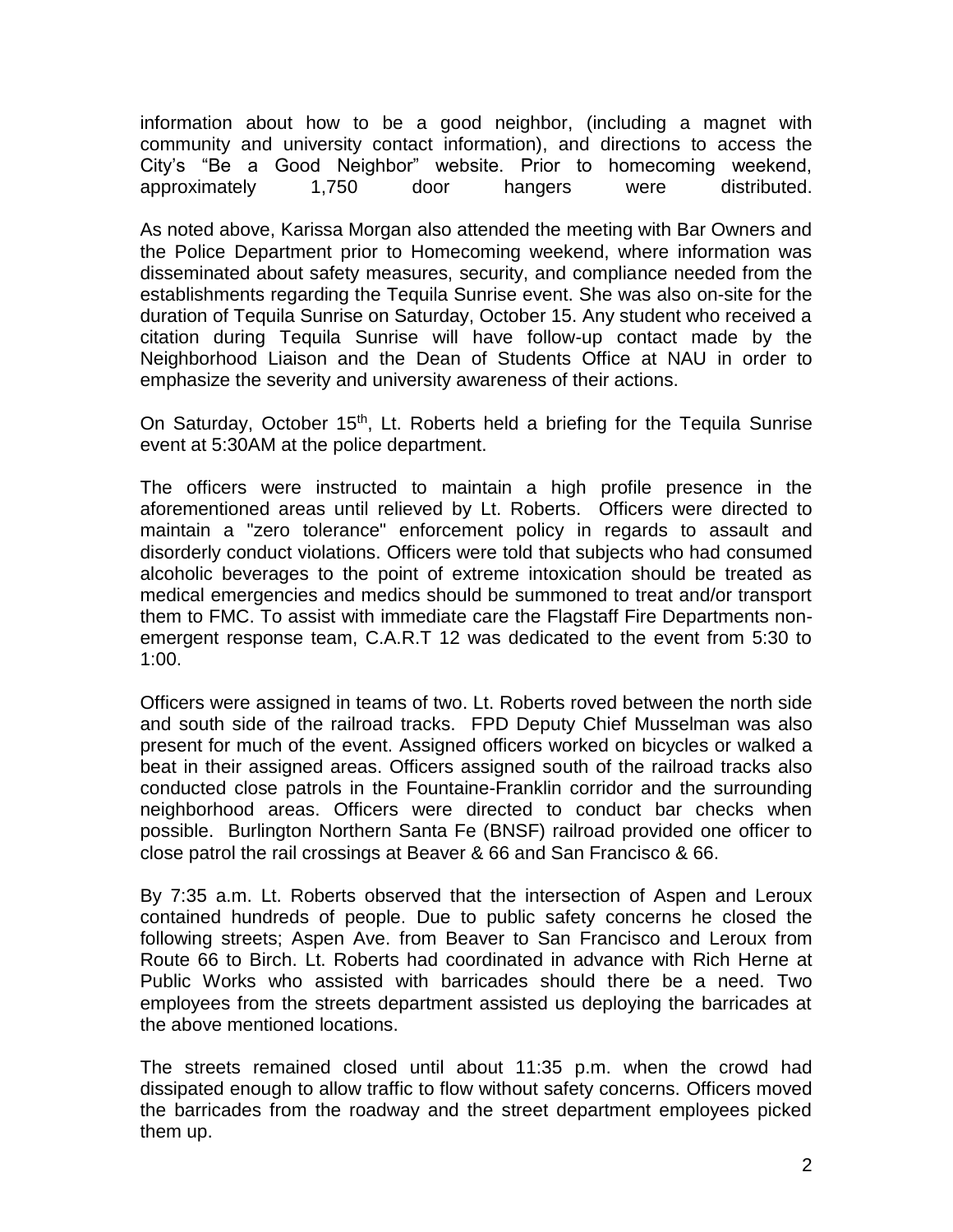There was no reported enforcement action related to Tequila Sunrise that occurred on Friday night.

During the event on Saturday between 6:00 a.m. and approximately 3:00 p.m., officers made (4) four arrests. The following is a breakdown of the arrests that were made:

- 3 arrests for illegal/underage consumption/ urinating in public
- 1 arrest for trespassing

The Flagstaff Police Department took two calls for loud music, one at Hops on Birch and another at The Mayor. Both businesses voluntarily complied when contacted and shut off or turned down the music.

Two Agents with the Arizona Department of Liquor Control were present but did not report any enforcement action either criminal or administrative.

Outside of the downtown area but related to homecoming festivities, officers issued one (1) party response notice at 318 S. Humphrey's.

In order to manage the event with proper resources a total of twenty-two (22) sworn officers from FPD and one (1) additional FPD dispatcher were assigned specifically to work this event. With the two (2) additional GITTEM Officers and two (2) ADLC Agents a total of twenty-six officers worked the event.

1-FPD Lieutenant 3-FPD Sergeants 2-FPD Corporals 16-FPD officers 2-DPS GITTEM officers 2-Agents from Department of Liquor Control

To manage the event with proper resources and in an attempt to limit overtime costs, Officers with the Selective Enforcement Squad, King Squad and Traffic Unit, rearranged their schedules from a night to a day shift to help accommodate staffing. In order to properly staff the event we did have five (5) additional officers and one (1) additional supervisor, who incurred a total of forty-seven (47) hours of overtime. We also incurred 7.5 hours of overtime for the additional dispatcher. I have calculated the average hourly rate at *burdened pay* for the City personnel that worked the event. The calculations are as follows:

1-FPD Lieutenant at an average *burdened pay* of *\$77.00* per hour. Lt. Roberts worked a ten hour (10) shift; **\$770.00 total**

2-FPD Sergeants at an average *burdened pay* of *\$65.57* per hour. The two assigned Sergeants worked a ten (10) hour shift; **\$1311.40 total**